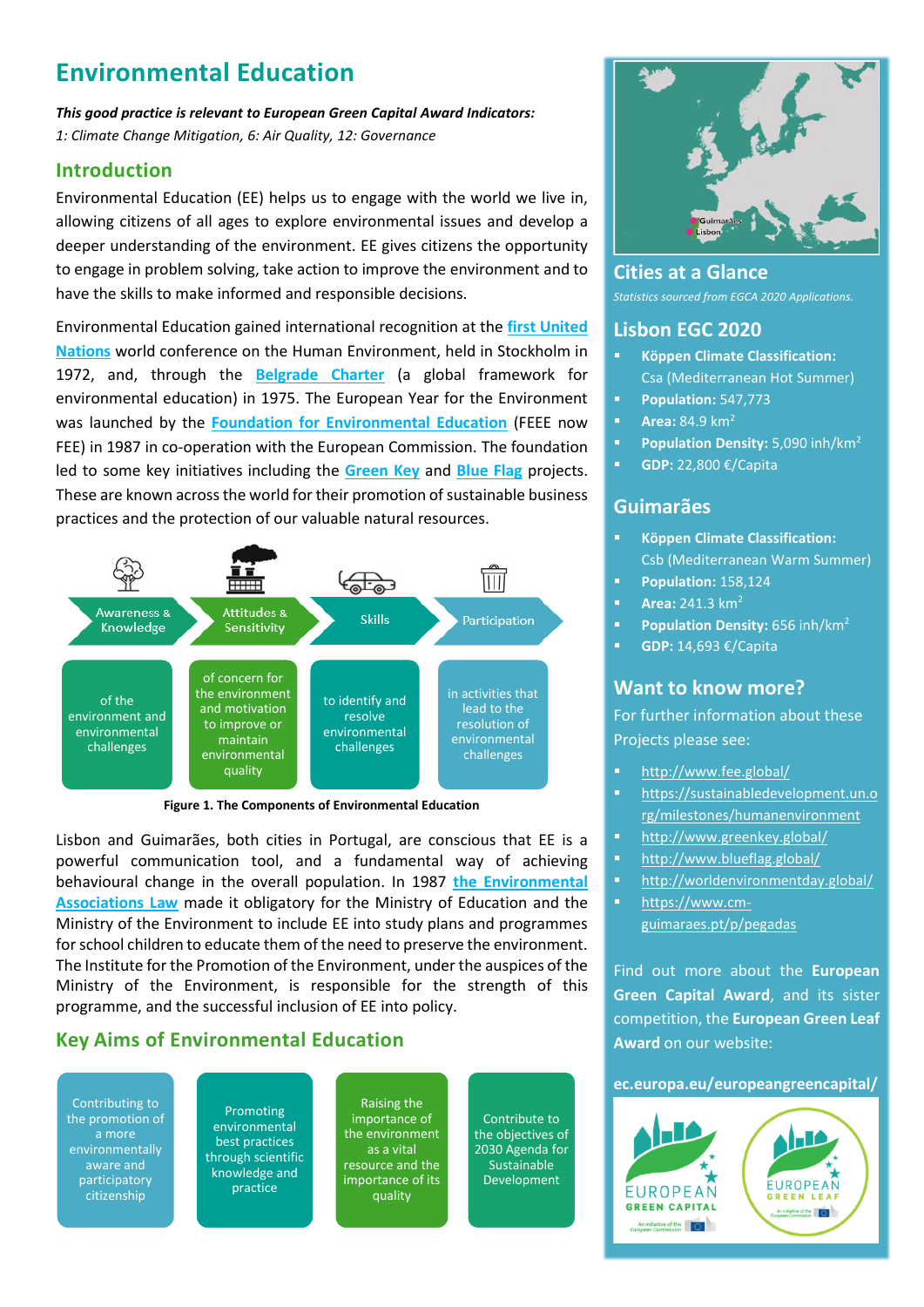#### **Lisbon, Portugal**

Lisbon is using a continuous strategic approach that combines policy and pedagogical activities to highlight the importance of environmental education as a crucial component for more active citizenship. Engagement with teachers and students has resulted in a positive rise in community awareness and proven essential to the overall success of initiatives for the improvement of air quality and mobility in the city.

Every year, the Municipality of Lisbon develops a set of pedagogical environmental activities around the themes of air quality and sustainable mobility. These topics are addressed in school curricula using **'innovative pedagogical methods'** directed at the school community, from kindergarten to high school, involving students, teachers and educational assistants.

**Pedagogical –** 'relating to teaching' In relation to Environmental Education this may include practical workshops, games, awareness sessions, field trips, study tours, exploration of estuaries, school allotment gardens, competitions and celebrations of environmental dates.

# **Commendable Projects**

In 2017, a total of **466 pedagogical activities** were undertaken by **99 education establishments** in the classroom and in the field involving the participation of 10,114 students and 1,181 teachers and educational assistants. Some of these activities are described below:

| <b>Green Backpack</b>                                                                                                                                                          | <b>Orient Cycl-Express</b>                                                                   | <b>Pedi-BUS</b>                                                                                                                                                    |
|--------------------------------------------------------------------------------------------------------------------------------------------------------------------------------|----------------------------------------------------------------------------------------------|--------------------------------------------------------------------------------------------------------------------------------------------------------------------|
| (Mochila Verde)                                                                                                                                                                | (Ciclo-Expresso do Oriente)                                                                  | Like a real bus, children walk to                                                                                                                                  |
| <b>Environmental Education Pilot</b>                                                                                                                                           | Citizen promoted 'cycle bus' that                                                            | and from school, with one or                                                                                                                                       |
| Project - targeting 6 year olds in a                                                                                                                                           | takes children in the most eastern                                                           | more voluntary parent(s), along a                                                                                                                                  |
| range of pedagogical activities in                                                                                                                                             | neighbourhood in the city from                                                               | defined route, stopping at certain                                                                                                                                 |
| the themes of the environment                                                                                                                                                  | home to school and back with                                                                 | 'bus' stops where they are                                                                                                                                         |
| and energy within an urban                                                                                                                                                     | voluntary supervision organised                                                              | collected or delivered according                                                                                                                                   |
| context                                                                                                                                                                        | by parents                                                                                   | to an established schedule                                                                                                                                         |
| <b>Lisbon's Monsanto Forest Park</b><br>Children are invited to explore the<br>Forest Park using a range of their<br>senses to listen, smell and feel the<br>world around them | <b>Bike to School Day</b><br>Encourages students, teachers<br>and parents to cycle to school | <b>Road Runner Mobility Game</b><br>(Papa-léguas Jogo da Mobilidade)<br>A game to encourage parents and<br>children to commute using<br>sustainable transportation |

**The Air We Breath** *(O ar que respiramos***)** 

The municipality developed this programme for children between the ages of 10 and 12 years old, encompassing around 160 students/year. It is part of the scope of the Air Quality Improvement Plan for the Lisbon Region and Tagus Valley 2011-2014, specifically focusing on air quality.

Students are invited to reflect on the importance of air as a vital resource for life, learning about the main air pollutants, their sources, their effects on public health and the environment and the human role in improving air quality. This activity is a dual learning process, inside and outside the classroom - the campaign 'Best air for all' brings the students to visit an Air Quality Monitoring station and a Green Park in Lisbon where children receive information and create their own information sheet to take home.



**Figure 2. Kids environmental board game** *(Source: City of Lisbon)*

# **Future Planning**

The initiatives will continue through the existing and new sets of actions to raise awareness of the importance of air quality and sustainable mobility for diverse target audiences. These awareness actions will be directed at schools or public entities and aim to highlight the effects of air pollution on health and the environment; and promote practices and behaviours that can improve air quality. These initiatives have low implementation costs and can be implemented with existing municipal resources.